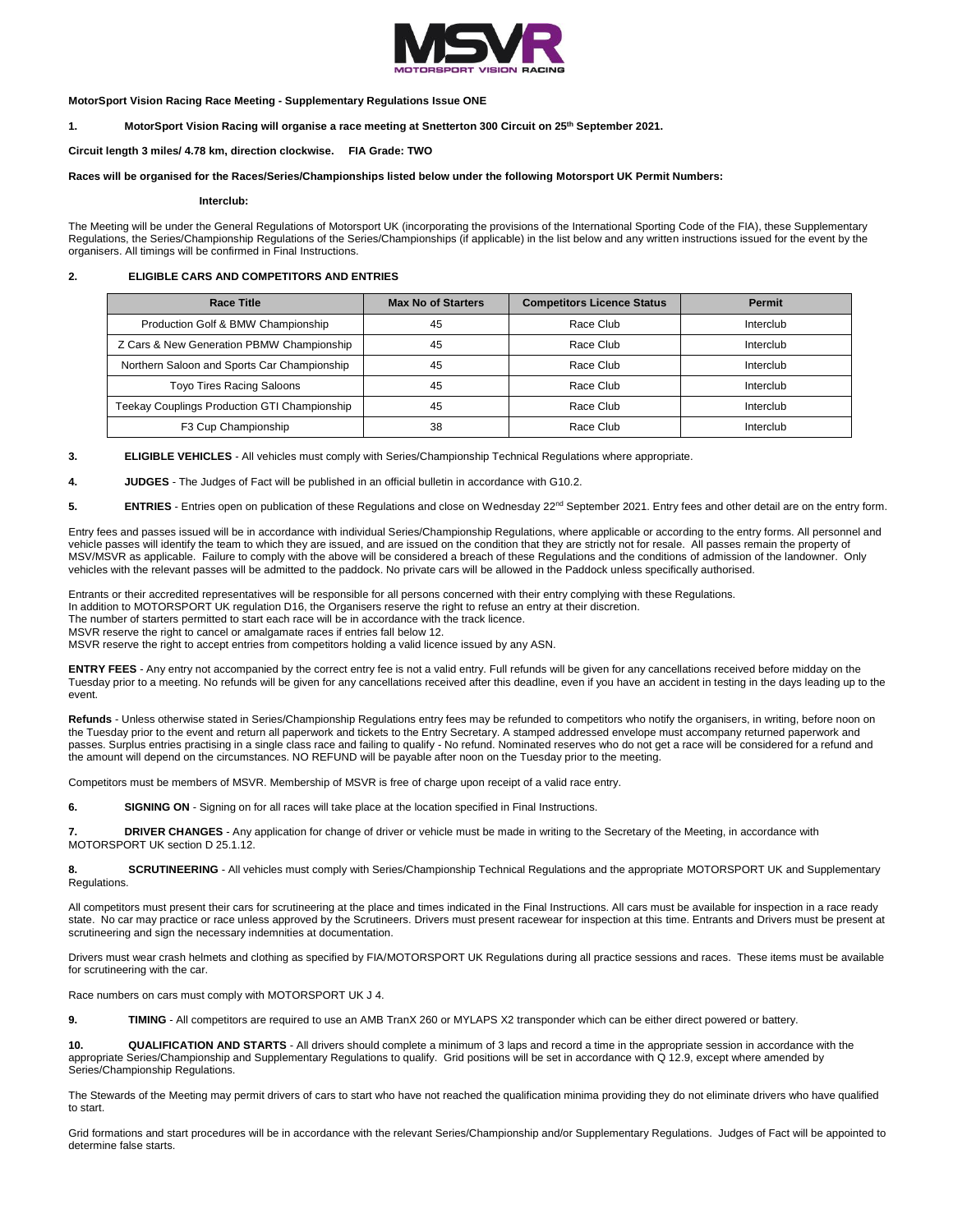

Pits assistance and refuelling will be in accordance with Series/Championship and/or Supplementary Regulations. Unless otherwise advise in Final Instructions or by Bulletin the mandatory speed limit of 60 kph will apply in the Pit Lane for all practice sessions and races.

The organisers will issue with the Final Instructions, specific Pit and Paddock Instructions and Fuel and Fire Regulations which will have the same force as these Regulations. Entrants must supply at least one fire extinguisher per car for their Paddock area.

**11. PENALTIES** – The Clerk of the Course may impose a Stop & Go or Drive Through penalty in accordance with MOTORSPORT UK regulation Q 12.26.

**12. AWARDS** - Prizes and awards will be in accordance with individual arrangements and Series/Championship Regulations.

13. **FINISH** - The end of the practice or race signal will be given at the finish line when the leading car completes the scheduled race distance or duration or any amended race distance or session.

After taking the chequered flag at the end of the practice sessions and races, competitors must exit the circuit in accordance with instructions which will be issued with the Final Instructions.

**14. PARC FERMÉ** - In addition to any Parc Fermé required for this Series/Championship by MOTORSPORT UK regulations, the Organisers may at their discretion specify as many Parc Fermé as may be deemed necessary for the proper conduct of the event.

**15. RESULTS** - Provisional results will be published, in accordance with regulations, as soon as possible after each race or at the end of the meeting and will be available from Race Administration. Provisional results will be published on the Official Notice Board

**16. COMPETITORS INSTRUCTIONS** - Any additional instructions published will be deemed to have the same power as these Regulations. Such additional instructions will be issued to competitors as official bulletins and displayed on the Official Notice Board.

Failure to attend the mandatory briefings for specific races may result in penalties in accordance with the appropriate Series/Championship and/or Supplementary Regulations.

The procedure for protests and appeals is in accordance with the 2021 MOTORSPORT UK Year Book Appendix C.

**17.** TV / FILMING / VIDEO - Should Filming of the event be advised in the Final Instructions then H 27 will apply. Video equipment must not be fitted to any vehicle without express permission from the circuit. Any driver/team transgressing this regulation may be penalised. Once permission has been obtained (if applicable) video equipment must be fitted to the vehicle prior to scrutiny and the scrutineer must be advised.

**18. SAFEGUARDING OFFICER** – The safeguarding officer for MSVR is Mr James Bolton King – [James.King@msv.com.](mailto:James.King@msv.com)

**19. COMMERCIAL VEHICLES** - These Supplementary Regulations permit the use of commercial vehicles at this race meeting, in accordance with J.5.20.6.

**20. CHAMPIONSHIP POINTS** - Unless specified differently in Championship regulations, if a race is stopped and cannot be resumed, no points will be awarded if the leader has completed less than 2 laps, half points will be awarded if the leader has completed more than 2 laps but less than 75% of the original race distance, and full points will be awarded if the leader has completed more than 75% of the original race distance

In accordance with MSA General Regulation Q12.28.6 any race that has been run, in its entirety, under Safety Car conditions shall be declared null and void.

### **21. IMPORTANT NOTICES TO ALL COMPETITORS**

- a) Although at present starting positions are intended to be based upon the times set in the scheduled qualifying periods, the Organisers reserve the right to use GR provisions Q 12.9 to form grids if practice periods are disrupted by adverse weather conditions. In such circumstances re-arrangements will be notified to competitors by way of bulletins/PA announcements issued by the Clerk of the Course.
- b) False starts will be penalised in accordance with Q 12.14.
- c) The below provisions, a) & b), will apply unless specific Championship or Series regulations specify otherwise:
	- a. In line with Q12.27. The Clerk of the Course reserves the right to delete any lap time set in qualifying on a lap when track limits are reported to have been exceeded.

b. Any drivers unable to start the Green Flag/Pace lap or start are required to indicate their situation as per Motorsport UK Yearbook Regulation Q12.13.2 and any drivers unable to maintain grid positions on the Green Flag Lap to the extent that ALL other cars are ahead of them, may complete the Green Flag lap but MUST remain at the rear of the last row of the grid but ahead of any cars to be started with a time delay.

- d) All vehicles *must* be fitted with suitable towing eyes or in the case of single seaters, a clearly marked alternative to fit this purpose. *This will be checked at Scrutineering*. e) All competitors are reminded that except while on the course, no Competition Vehicle may be driven at a speed exceeding 10mph without the specific approval of the
- Clerk of the Course. Vehicles must not be test-run on any of the circuit roadways.
- f) Pit Lane competitors must not exit the pit lane when the Red Light at the pit exit is illuminated. g) MSV/MSVR shall not be liable in the event of damage caused to vehicles being recovered from the track or other areas in the venue.
- h) No child or young person below the age at which a driving licence may legally be issued, may ride a motor-cycle of any type within the circuit grounds or the paddock at any time.
- i) No pegs or stakes may be put into the Paddock Tarmac or concrete surface. No painting or decaling of Pit Garage floors, walls or doors may be undertaken without the prior permission of the Circuit Management.
- j) The Organisers may lead cars to the grid, from the Assembly Area, behind a Safety/Course Car to get grids formed up while the circuit may be partially blocked. In such circumstances competitors must be aware of and safely negotiate any partial blockage of the track.
- k) Should any race generate more than one red flag the organisers reserve the right to reschedule it to the end of the programme time permitting.<br>I) All hospitality must be approved in writing in advance by MSV
- All hospitality must be approved in writing in advance by MSV
- m) Any hospitality set-up that includes food for more than 50 people may be subject to a charge.
- n) A fine may be applied to any competitor that fails to clear the nominated areas in the times allotted.
- o) Please see Appendix A for Health & Safety information and other circuit notices.
- p) MSVR shall not be liable in the event of damage caused to vehicles being recovered from the track.
- q) In cases where variations permitted by MOTORSPORT UK are provided for in specific Championship Sporting & Technical regulations these SR's respect and allow those variations.
- r) The paddocks must be vacated by 21:00 hours on 25/09/21.

## **22. OFFICIALS OF THE MEETING**

Officials of the meeting will be listed in Final Instructions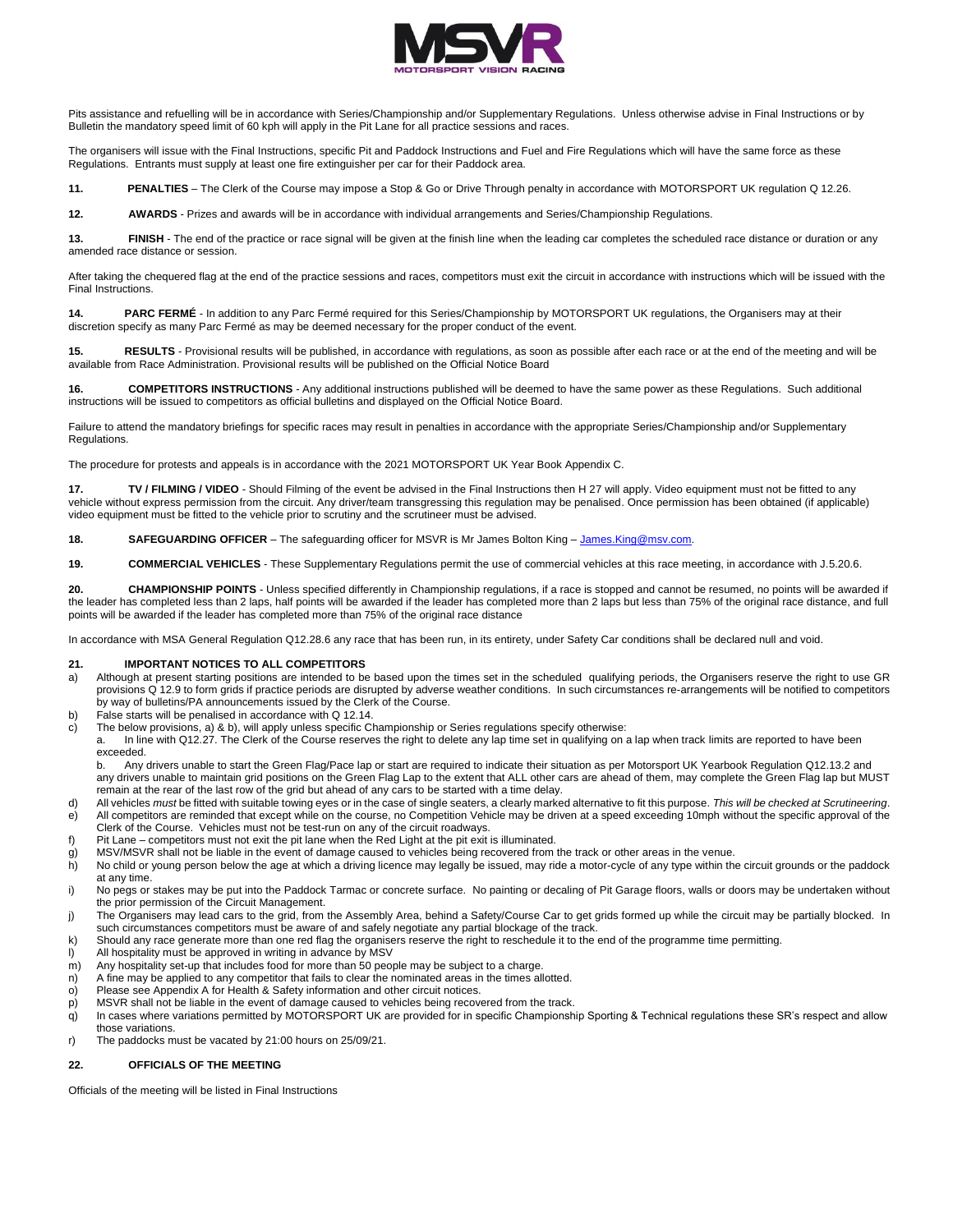### **Supplementary Regulations – Appendix A**

### **Notice to Competitors**

It is forbidden to hammer pegs or stakes into any tarmac surface or deposit fuel, oil or chemical substances onto any tarmac surface in the paddock area. Any person damaging the surface may be excluded from the Event and the Competitor shall be subject to pay immediately liquidated damages of £1000.

No markings are to be made on the Circuit or paddock surfaces, the pit lane and pit garage floors.

Roadways and the firelanes in the paddock area are kept clear at all times. Any vehicle parked in these areas to be towed away.

All waste oil must be placed in the containers provided and all used tyres and fuel containers must be removed from the site for safe and legal disposal.

Competitors must not wash vehicles so as to cause an undue nuisance or partial flooding of the Venue or any part thereof.

If oil or any other substance likely to cause danger to others or to the track surface is being dropped from any vehicle the competitor must ensure that the vehicle is stopped immediately.

MSV may seek damages from the competitor in the event of an excessive cleaning-up operation caused through bad preparation or negligence.

All vehicles taking part in the Event must comply with the current noise limits imposed by the relevant Governing Body, as measured in accordance with the procedures contained in the Regulations.

# 1. **Storage and Use of Petroleum Spirit**

1.1 A maximum of 25 litres of fuel can be stored inside each garage, at any one time.

1.2 All petroleum spirit must be stored in appropriate fuel containers complying with all relevant safety standards, away from any source of ignition.

1.3 All containers must be indelibly marked; "Petrol - Highly Flammable.

1.4 All empty containers must be removed from the venue after the event.

1.5 Generators should be powered by diesel and used in the open air. 1.6 Appropriate fire extinguishers must be readily accessible near any fuel store or refuelling activity.

1.7 Personnel must be trained and wear appropriate fire retardant personal protective equipment (PPE), before using petrol; especially when refuelling. 1.8 Vehicle refuelling is to take place in the open air where possible. If refuelling inside the garages all users must adhere to the 'Refuelling Hazard' signage displayed, as reproduced below;

1.8.1 Petroleum spirit – Highly flammable

1.8.2 No smoking and remove all ignition sources

1.8.3 Switch off engine

1.8.4 Open all doors and shutters – Good ventilation required

1.8.5 Check location of your nearest fire extinguisher

1.8.6 Maximum 25 litres of fuel stored in this garage

1.9 A no smoking ban and no ignition sources in the vicinity must be enforced by the person in charge of the refuelling process.

1.10 A vehicle must be cooled before refuelling.

1.11 Drivers and passengers must be outside a vehicle during refuelling and

it's recommended all personnel stand a minimum 3m away.

1.12 When refuelling is in process a second person must be nearby, ready with a fire extinguisher.

1.13 Your attention is drawn to The Petroleum (Consolidation) Act 1928, The Petroleum (Consolidation) Regulations 2014, the Petroleum Spirit (Motor Vehicles) Regulations 1929, The Control of Substances Hazardous to Health Regulations 2002 (and amendments) and The Regulatory Reform (Fire Safety) Order 2005, must be complied with.

1.14 Participants are reminded that fuel is available for sale at the Venue. As such it is unnecessary for Participants to carry large quantities of fuel.

#### 2. **Hazardous Substances**

2.1 Some vehicle parts, for example brake and clutch linings may contain asbestos. Participants are encouraged to use non-asbestos substitutes wherever possible. Where asbestos is used, every effort should be used to prevent asbestos dust getting into the air.

2.2 Some mineral oils may cause skin cancer. Prolonged contact should therefore be avoided wherever possible. Where contact does occur any contamination should be washed off immediately. The wearing of contaminated clothing (including overalls) should also be avoided.

2.3 Various other substances may cause disease or ill health even after very short exposures. Manufacturers guidance must always be followed. Manufacturers and suppliers of such substances are obliged to provide customers with information about the possible harmful effects of their products upon request (Safety Data Sheets).

2.4 Personnel must be suitably trained and wear appropriate personal protective equipment (PPE), before using any COSHH substances.

2.5 The requirements of the Control of Substances Hazardous to Health Regulations 2002 (COSHH) (as amended) must be complied with.

# 3. **Electrical Safety**

3.1 All portable electrical equipment must be maintained in a safe condition and hold a valid Portable Appliance Test (PAT) Certificate.

3.2 Cables should be flexible (not of semi rigid type used for household wiring) and covered by matting when crossing walkways or fire lanes. Neoprene covered cable will resist damage by oil.

3.3 All electrical equipment to be used externally should be weatherproof.

3.4 Only British Standard UK plugs or adaptors permitted in site sockets, no overloading of circuits, particularly in the pit garages.

3.5 Hand tools should preferably be of the "double insulated" or "all insulated" type, as these provide valuable protection against electric shock.

3.6 Electrical equipment and hand tools should not be used in areas where flammable vapours may be present, for example where fuel is being stored or refuelling is taking place.

3.7 The Electricity at Work Regulations 1989 must be complied with, or any deviations documented.

### 4. **Fire Precautions**

4.1 Smoking is prohibited in all enclosed areas, including without limitation in the pit garages and in the pit lane. Smoking is also prohibited in all MSV vehicles.

4.2 All potential sources of ignition should be kept away from petroleum spirit and vapours. Clear no smoking signage displayed where possible. 4.3 Barbecues and cooking equipment are prohibited in pit areas, including garages.

4.4 Fire extinguishers must be annually serviced or inspected, with the date displayed on the bottle, for checking.

4.5 Temporary structures to have; an adequate gap separating them from other structures, recommend minimum 3 meters; clearly displayed fire extinguishers next to each fire exit door and clearly visible fire exit signage above each fire door.

4.6 Fire lanes, roadways and hatch markings to be kept clear at all times. 4.7 Ensure safe access and egress is available in and around team areas, this includes the provision of adequate lighting levels for evacuation purposes.

4.8 Catering outlets should hold a minimum of one fire blanket and an additional appropriate fire extinguisher.

4.9 Fire extinguishers should not be removed from any fire points unless they are to be used on a fire.

4.10 All fires must be reported immediately to an official, marshal or other member of staff, even if extinguished.

4.11 Personnel must be trained in the correct use of fire extinguishers.

4.12 MSV permission is required before hot works commence on site.

4.13 All fire notices and orders to evacuate must be complied with.

4.14 The requirements of the Regulatory Reform (Fire Safety) Order 2005 must be complied with.

### 5. **Working at Height**

5.1 Personnel are encouraged to work at ground level where at all possible. 5.2 Personnel working at height must be protected from falling eg. trained using harnesses and ropes, or handrails.

5.3 All working at height must be well planned and supervised with safe systems of work followed.

5.4 Reassess working at height safe working practices during adverse weather conditions.

5.5 No one should work underneath those working at height.

5.6 Appropriate non-slip footwear and personal protective equipment to be worn.

5.7 No one is permitted to spectate from a truck roof, tail lift, generator, waste bin, or other infrastructure on site.

5.8 Manufacturer's guidance to be followed when using ladders, step ladders and all working at height equipment.

5.9 Domestic ladders or step ladders must not be used on site, only commercial ladders and step ladders.

5.10 All ladders, step ladders and any equipment must be checked for damage and removed from use where faulty.

5.11 The Working at Heights Regulations 2005 must be adhered to.

### 6. **Vehicle Safety**

6.1 A maximum 10 mph speed limit is in force on site for all vehicles, including bicycles, where permitted.

6.2 Public (and children) are permitted in working paddock areas, therefore drivers/riders must take extra care in these tight localised areas.

6.3 Venue signage must be adhered to.

6.4 All vehicles ridden or driven on site must be road worthy and covered by a valid third-party insurance (including when riding all mopeds, scooters and quad-bikes).

6.5 All personnel using vehicles on site must hold the relevant current UK driving license (or equivalent).

6.6 Helmets must be worn by those riding scooters and mopeds outside the paddock and pits. It is MSVs recommendation that helmets are worn at all .<br>times riding around site.